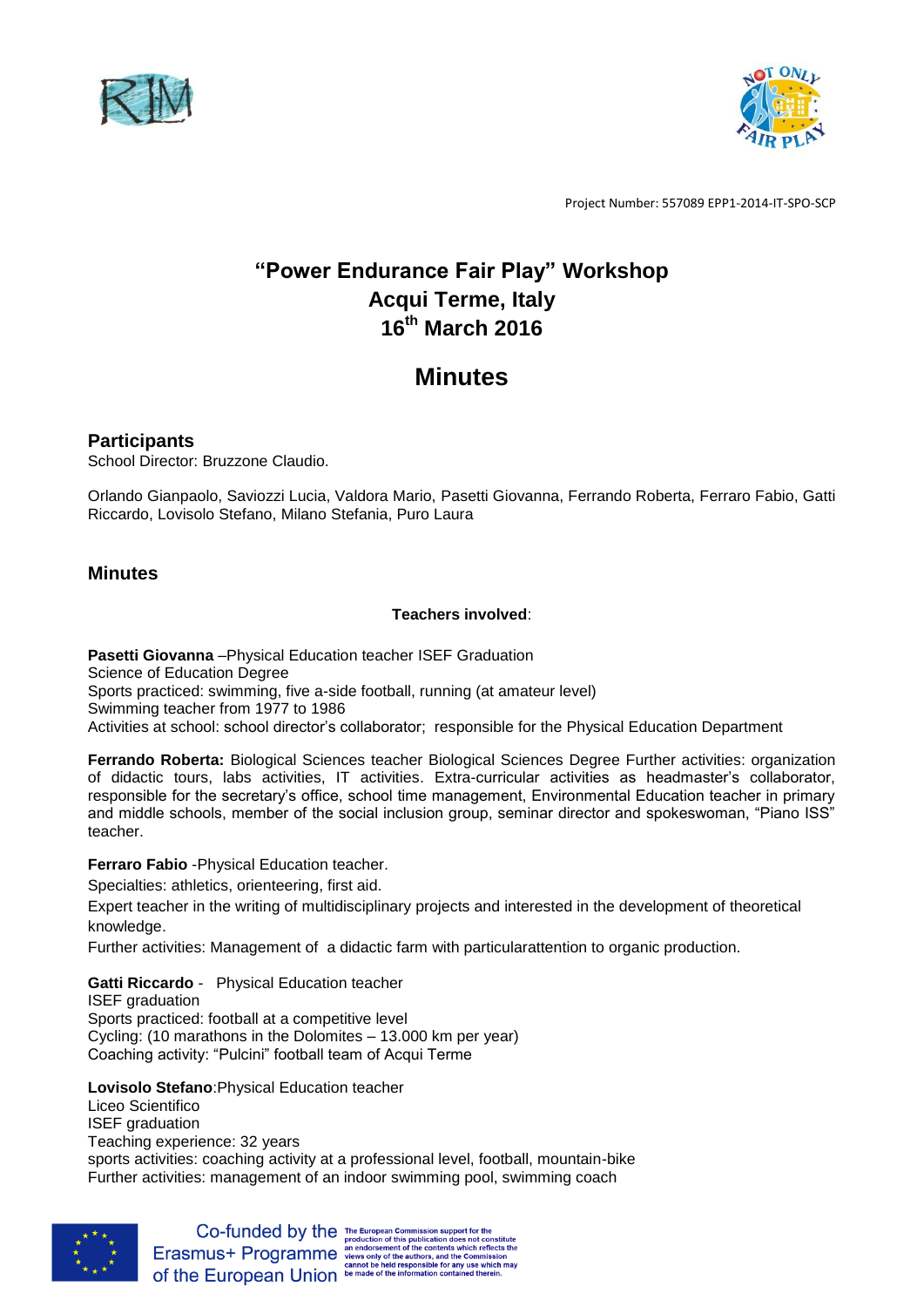



**Milano Stefania -** Physical Education teacher ISEF graduation Physical Therapy Degree Sports practiced: Trekking, volleyball, swimming, biking (at amateur level) Yoga.

**Puro Laura**- English teacher Foreign Language and Literature Degree (Russian, English) Master Degree in English teaching Teaching experience: 10 years

#### **The contents of the workshop**

On 9th March, there was the P.E. teachers' preparatory work in order to be able to facilitate and guide the workshop event discussion. The preparatory meeting was about the following topics:

- Clarification of the purposes of the workshop
- Event proposals.
- Date of the workshop
- Contact with the associated partners

The workshop was held at the R L-M School on  $16<sup>th</sup>$  March. It included 8 phases:

Introduction Presentation of the project Presentation of the toolkit for Physical Education Teachers Presentation of the toolkit for Teachers Presentation of the toolkit for School Directors Group Discussion Planning of the sport event Evaluation of the workshop

The workshop was formally opened by welcoming and introducing the partners and presenting them the workshop schedule.

The workshop agenda is attached as annex P3.B.

The workshop was well attended indeed all the school partners were present: Liceo Amaldi – Novi Ligure, IIS Barletti – Ovada, IIS Ferraris Pancaldo – Savona, Vocational School "Istituto Alberghiero" – Acqui Terme. All the people who participated in the workshop have teaching experience and the most part of them have practical background in the organization of sports event.

The list of participants is attached as annex P3.C

After that, the aims of the project were introduced: awareness of the importance of sport at school, sport as a tool for social inclusion, an ethical approach to sport and all types of sport at school. Then, the NOFP portal was shown and some project leaflets were handed out.

The participants were proposed a brief ppt presentation about the aims of the project also making reference to the European and national indications dealing with social inclusion, then, they were presented the toolkits by using the NOFP portal. The following toolkits were introduced:

1. "Sport as a mean of social inclusion, including communication strategies with parents". This work focuses on the responsibility of creating an atmosphere that promotes sport as a mean of social inclusion and takes into account the two main educational institutions: school and family.

2. "Sport as a mean to acquire life skills, including communication strategies with families". This toolkit aims at identifying strategies to promote and develop life skills through sport, as part of the key skills of European citizenship, particularly the skills concerning "learning to learn" and "communication".

3. "Sport as a means of social inclusion". This toolkit focuses on the fact that inclusive education can be

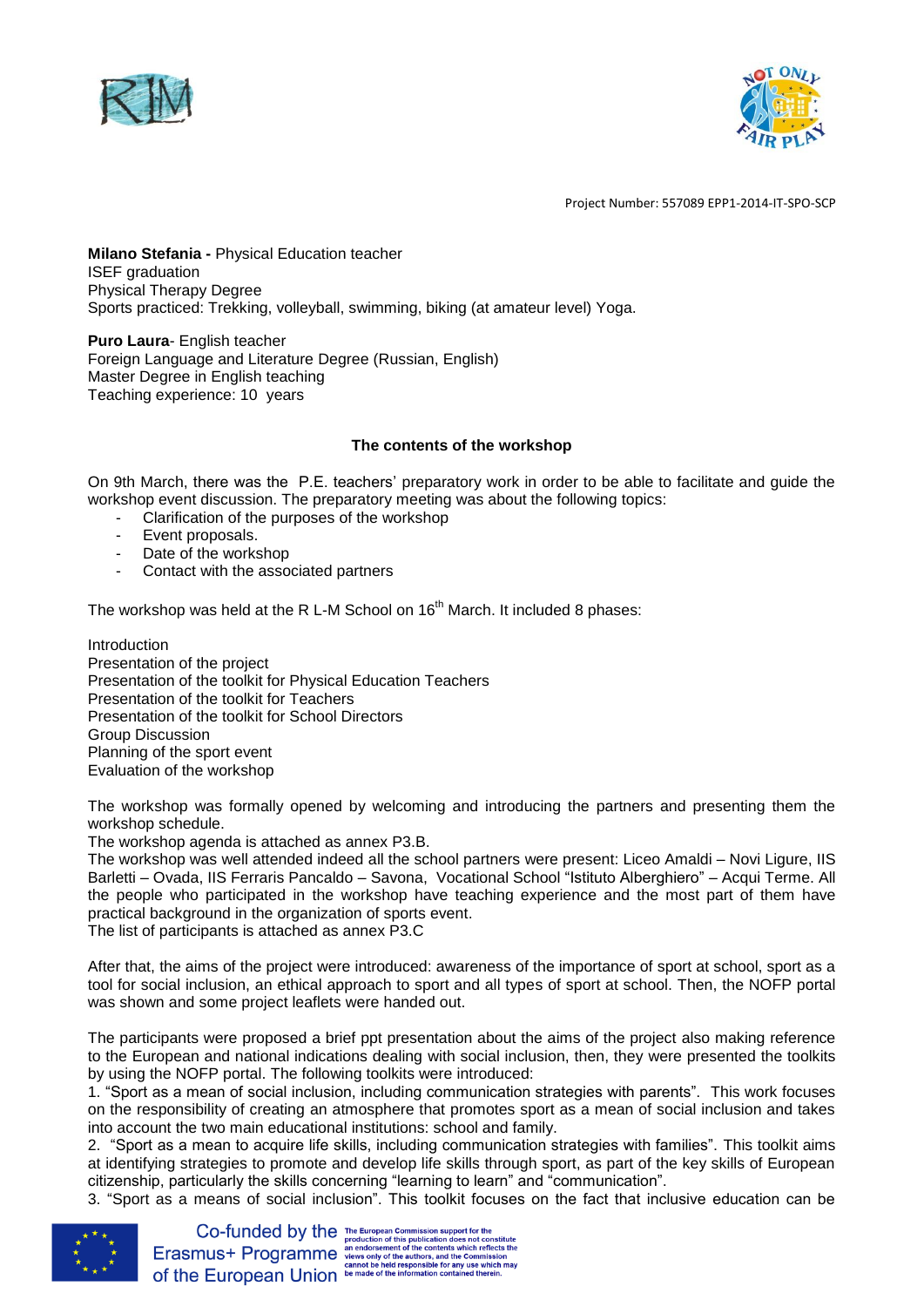



achieved through the commitment of all the people involved in education so teachers and school directors are key-people in school contexts.

The workshop went on by presenting the activities carried out up to now, showing a .ppt presentation about the "dissemination activities" and asking the participants their opinion in order to start the discussion.

The discussion mainly focused on the fact that to really enhance sports values and consequently boost social inclusion and allow students to improve their life skills each school or institution should make a stronger effort to offer more inclusive environments and flexible programs. Physical Education teachers observed that, while teaching, they always try to convey the sports values in order to spread, boost and enhance students' transferable skills.

All the participants reached an agreement about the sports event (under described) to be carried out in order to promote the aims of the project and according to the practices described in the toolkits.

## **The opinion expressed by the teachers concerning the database of toolkit**

Teachers involved in the workshop agreed with many of the strategies proposed in the toolkits. Some of them pointed out the importance of students' motivation and stated that a flexible approach could be the answer. Good results can be obtained as for example by proposing many different types of activities so that each student can discover the one that best suits him/her. As far as parents are concerned, they often show interest and appreciation for extra-curricular sports activities.

Someone else underlined that alliance school-family is very important: if on the one hand, families seem to appreciate extracurricular sports activities, on the other hand, when students show some weakness at school, sports activities are immediately cut down. The lack of sports structures is sometimes a problem: even if students can benefit from the sports centre "Mombarone", they have to work in limited spaces because they have to use it together with another school. Others said the strategies described in the toolkits are very effective in order to develop an inclusive learning/teaching process, but as far as the Italian situation is concerned, programs are not that flexible.

Speaking of these issues and try to solve them can contribute to a change in mentality.

### **The plans for the organisation of the event**

- **Period**: 2 2<sup>nd</sup> Saturday of the school year 2016/17
- **Event**: Multi-sports event. Team activities: 2 teams each school, 20 students each team (both boys and girls)
	- 4 different types of activity, 4 races
	- a) Five- a- side football races.
	- b) Beach volley
	- c) Swimming relay
	- d) Marathon relay

Races **a** and **b** to be developed simultaneously. Races **c** and **d** follow and are played simultaneously.

#### Proposed agenda:

| Meeting at the sports centre "Mombarone" of Acqui Terme                       |
|-------------------------------------------------------------------------------|
| Races <b>a</b> and <b>b</b> (five-a-side football and volleyball)             |
| <b>Break</b>                                                                  |
| 11:00 - 12:00 Races <b>b</b> and <b>d</b> (swimming relay and marathon relay) |
| break                                                                         |
| $12:30 - 13:30$ Lunch together                                                |
|                                                                               |